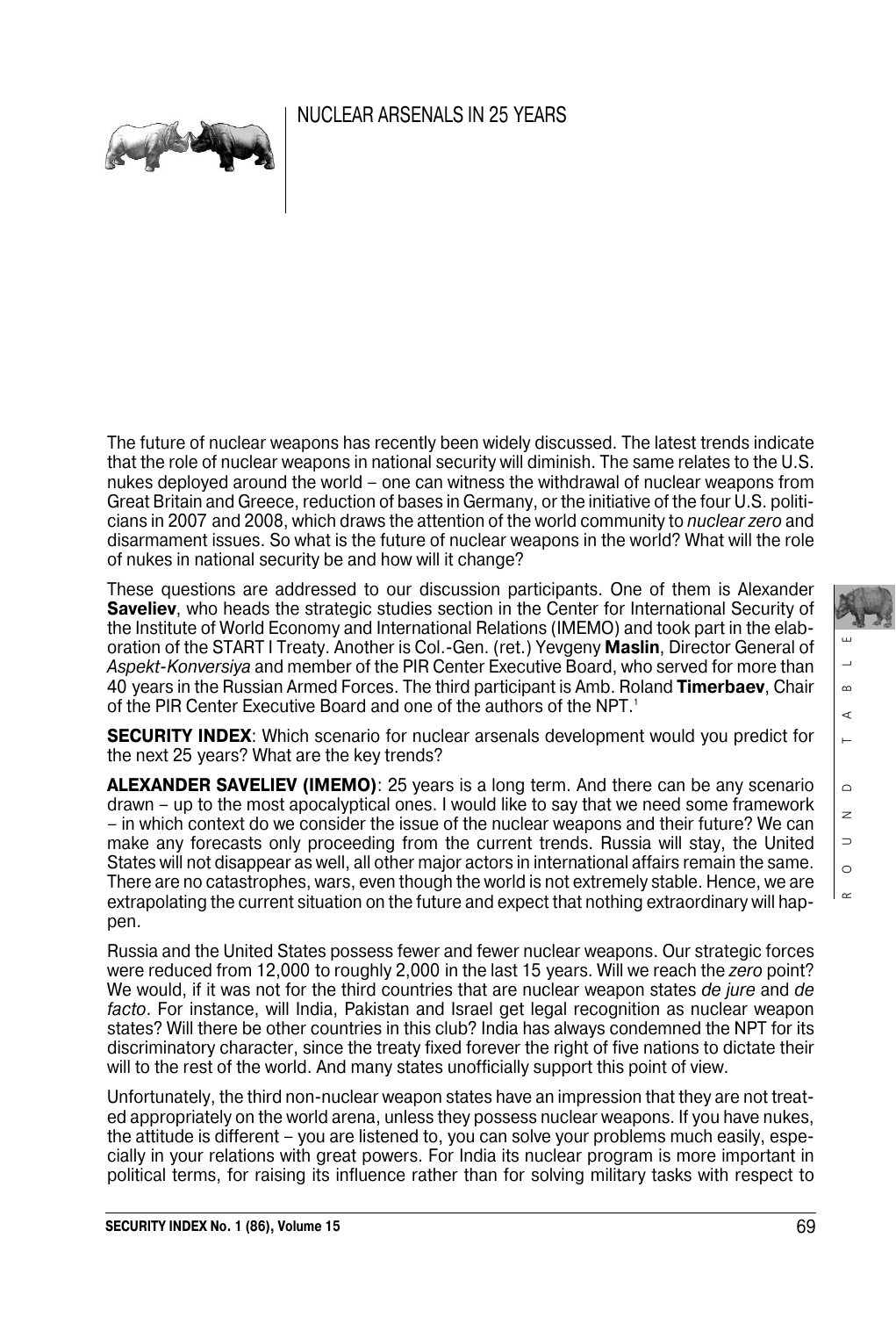Pakistan or China. This trend is difficult to overcome – the role of nuclear weapons as a political tool for non-military tasks is increasing. And here it is quite difficult to make predictions.

This trend allows me to make the first conclusion that in 25 years nuclear weapons will not dis appear. It is difficult to imagine Russia and the United States will disarm while leaving the issue open for China, India, the U.K., or France.

On the other hand, Russia and the United States have the largest arsenals. It is clear to every one that they do not need such amount of weapons. But who doesn't need them more? It seems that the Americans – they can accomplish their military tasks quite well with conven tional forces. Nuclear weapons do not add the advantages, they are the headache. Russia acts differently – many leaders assume that nuclear weapons are our only remedy against future conflicts and confrontation with the rest of the world. I can only hope that such *love* for arse nals is a temporary thing.

Another thing that is important is not the quantity of weapons, but the predictability. If we have to build our relationship with some state (India, Pakistan, or Israel), we will do this and will neg lect their nuclear programs, the lack of IAEA control, etc. And it is not the disarmament that is crucial here, but the awareness of the capabilities and plans for the future. All this data can be obtained through surveillance mechanisms, but interpretation, explanations are required.

For instance, there was a statement that China builds up 80 launching sites for missile deploy ment. Why? There is no explanation. How can we discuss strategic stability from the Chinese point of view? At various conferences we asked the Chinese, «Do you plan the first strike?» They wondered – why? «Because from the point of strategic stability, your systems are vulner able. And we can only regard your deployment as provocative, as the preparation for the first strike.» The Chinese did their best to avoid the answer, but as a result admitted – «We do not believe that we will be attacked. If we are attacked, we will think at least one week before mak ing a retaliatory strike.» And then they argued that their missiles were stationed without war heads and it would take time to install them, so any hasty decisions will not be possible. Such approach is quite curious. I find it most dangerous when there is an automatic decision – for instance, when the president gets three minutes to think – yes or no.

If we give optimistic forecasts about the future of nuclear weapons, I would see the following picture – nuclear weapon states demonstrate some transparency, exchange information on the availability of nuclear weapons and plans for their modernization.

Besides, since some nuclear weapon systems have long service life, one may predict which of them will stay in the next 25 years. Let take our *Yury Dolgoruky* submarine and three sub marines of the same project – they will stay, since they can be operational for over 20 years. Topol-M will also exist. The United States must have the same predictable arsenal. It is not that clear which weapons will the U.K. preserve. It is time they replaced their Trident missile, while they keep thinking – whether this should happen at all. However, in Great Britain the approach is slightly different. The opponents of disarmament ask the following question – is the U.K. ready to allow France to be the only nuclear power in Europe? The answer is evident.

**YEVGENY MASLIN (***ASPEKT-KONVERSIYA***)**: I agree entirely with Alexander. Nuclear weapons are political tools, even though we and the Americans tried to convert them into a bat tlefield weapon. I was young and thought sincerely that the third world war would be a nuclear warfare and the Soviet Union would definitely win. This was the time of confrontation of ideolo gies, now we don't have it.

If we remember the history of nuclear weapons development, they could not help emerging – the human thought cannot be stopped, this is the matter of scientific progress. And I am absolutely sure that in 25 years nukes will exist on the planet. And 25 years is not a long term, even in 50 years they will exist. And these weapons will disappear only when mankind starts thinking about some global things. For instance, global warming, or a piece of Jupiter breaks away and falls down on the Earth. Then human beings would realize that it is time to stop threatening each other, especially with nuclear weapons and nukes will die. Before that – no, I have serious doubts.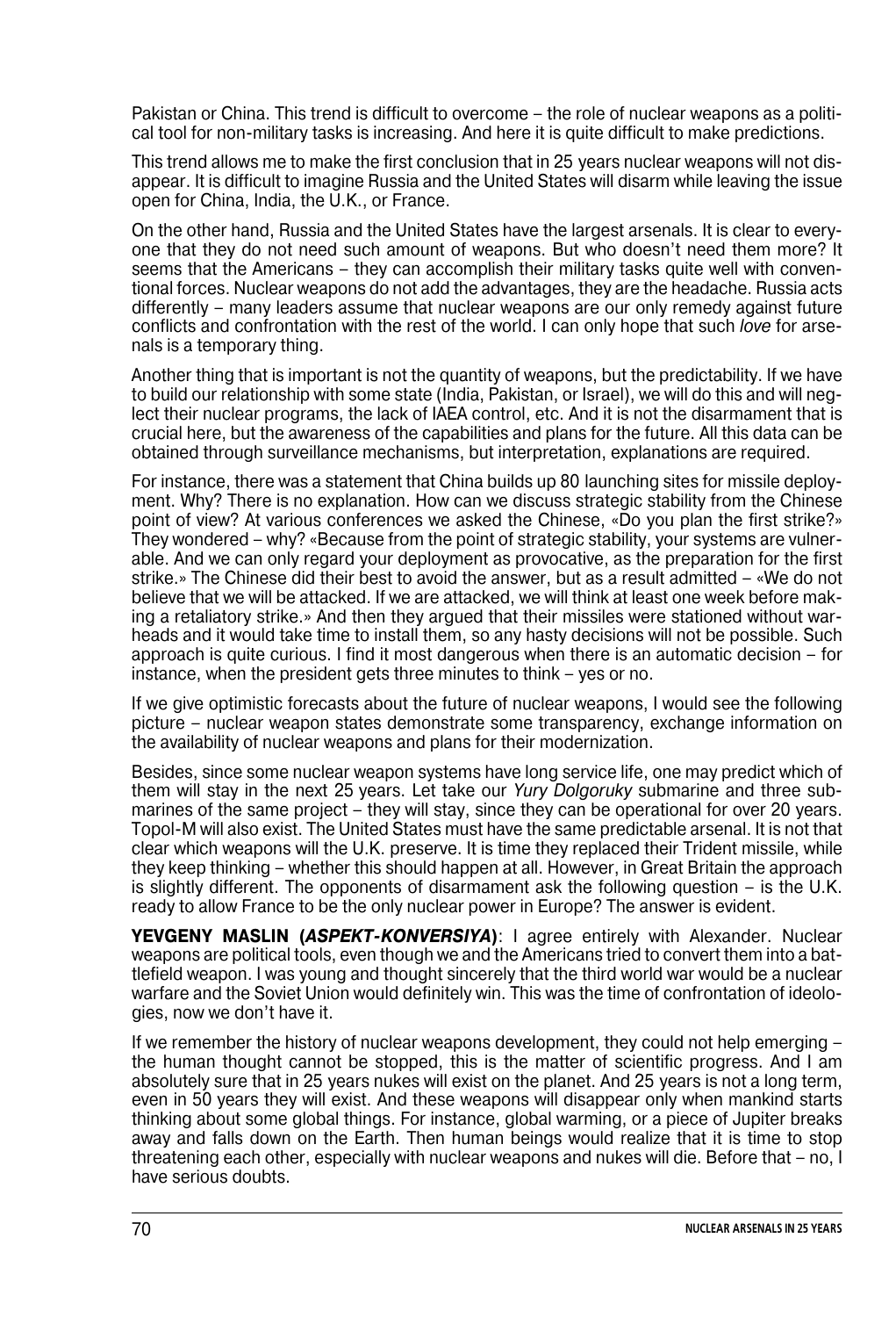ROUND TABLE $\prec$  $\cap$  $\rightarrow$  $\Rightarrow$  $\circ$  $\sim$ 

One example. I was in China in 1994. This was a romantic time in Russia, the end of ideological confrontation, the Americans were close friends, nearly relatives, everyone was exchang ing smiles. And the issues of nuclear security and safety were raised jointly, the Nunn-Lugar law and the Cooperative Threat Reduction program. So at that time our Defense Minister asked me to visit Beijing – China conducted a nuclear test and that caused the wave of interest on the part of the world community.

I started to ask the Chinese – how could we promote jointly the nuclear safety and security agenda? I was also quite romantic, even after 40 years of dealing with nuclear munitions dur ing my military service. The Chinese immediately shut and suggested to hold negotiations at midnight. So, an empty hall at midnight, I am sitting in front of the Chinese head of the weapons department (it turned out that he was a son-in-law of Deng Xiaoping). And as far as security is concerned, he says, «Everything is safe and secure in our country.» Full stop.

That is how the dialogue ended. In principle, we did not know so much about the Chinese nuclear weapons. However, Beijing will maintain its nuclear arsenal and will further develop its armed forces, and even plans to reach the Moon.

In fact, nuclear arsenals are being cut. But this is true with respect to Russia and the United States, which together possess the largest amount of nuclear weapons. Russia carries out such reductions more actively, as the service life of those munitions in the United States is longer. The service life, I'd like to stress it. And no wonder the Americans once initiated the CTBT. And they twisted arms of everyone, including Russia, to have this treaty signed, simply because the service life of their weapons is longer.

When the service life of a warhead is over, certain munitions should be checked for safety. And such check is only possible with the help of a nuclear explosion. The United States was insist ing on the signature of the CTBT, but its warheads had been tested before. Meanwhile, Russia started the moratorium on 1989 and missed all the opportunities. So now we have signed the CTBT and ratified it, while the Americans have not. What is the reason for that? Why do they keep their test range in Nevada within the six-month readiness period?

And we continue to cut down our weapons, even though we have good facilities for nuclear research – Arzamas, Snezhinsk – and have technologies enabling us to test the safety of nuclear charges without explosion.

**SECURITY INDEX:** Yevgeny Petrovich, you mentioned the issue of safety and security of nuclear arsenals. Do you think that the security of weapons storage facilities is growing in Russia?

**YEVGENY MASLIN**: We have to ensure the security of nuclear munitions and to protect them from any penetration. The Americans have a different concern – to prevent theft. They do not care about penetration, but believe it important to avoid delivery to New York or some other place. So it is important to think about security of storage.

**SECURITY INDEX**: Under these circumstances, grave concerns emerge due to the state of storage security in the United States. One of the recent examples is Russia's report to the United States about security of storage of U.S. nukes in Turkey and its non-compliance with the existing challenges and threats. Russia passed this information confidentially and Washington accepted it with gratitude and enhanced the security. Another example is the flight of the U.S. aircraft, which brought seven cruise missiles from one part of the United States to another, while the pilots did not even know that they were carrying nuclear warheads. Is it typ ical of the U.S.A only? Does it mean that the skills of personnel do not coincide with the current level of threats? Or perhaps, this is a general trend, since the level of danger is much lower now than before.

**YEVGENY MASLIN:** As far as the security of nuclear arsenals is concerned, there is some information that people serve in the United States without appropriate training. In the 1990s we listened to Senator Nunn in Monterey and in his lecture he mentioned the inspection of such facilities in Europe. He was addressed by a sergeant who tried to sell him a nuclear charge for \$500 after some small talk. In Turkey the security regime was eventually tightened. And there is no surprise in it. Since the 1990s we have launched the program of personnel reliability for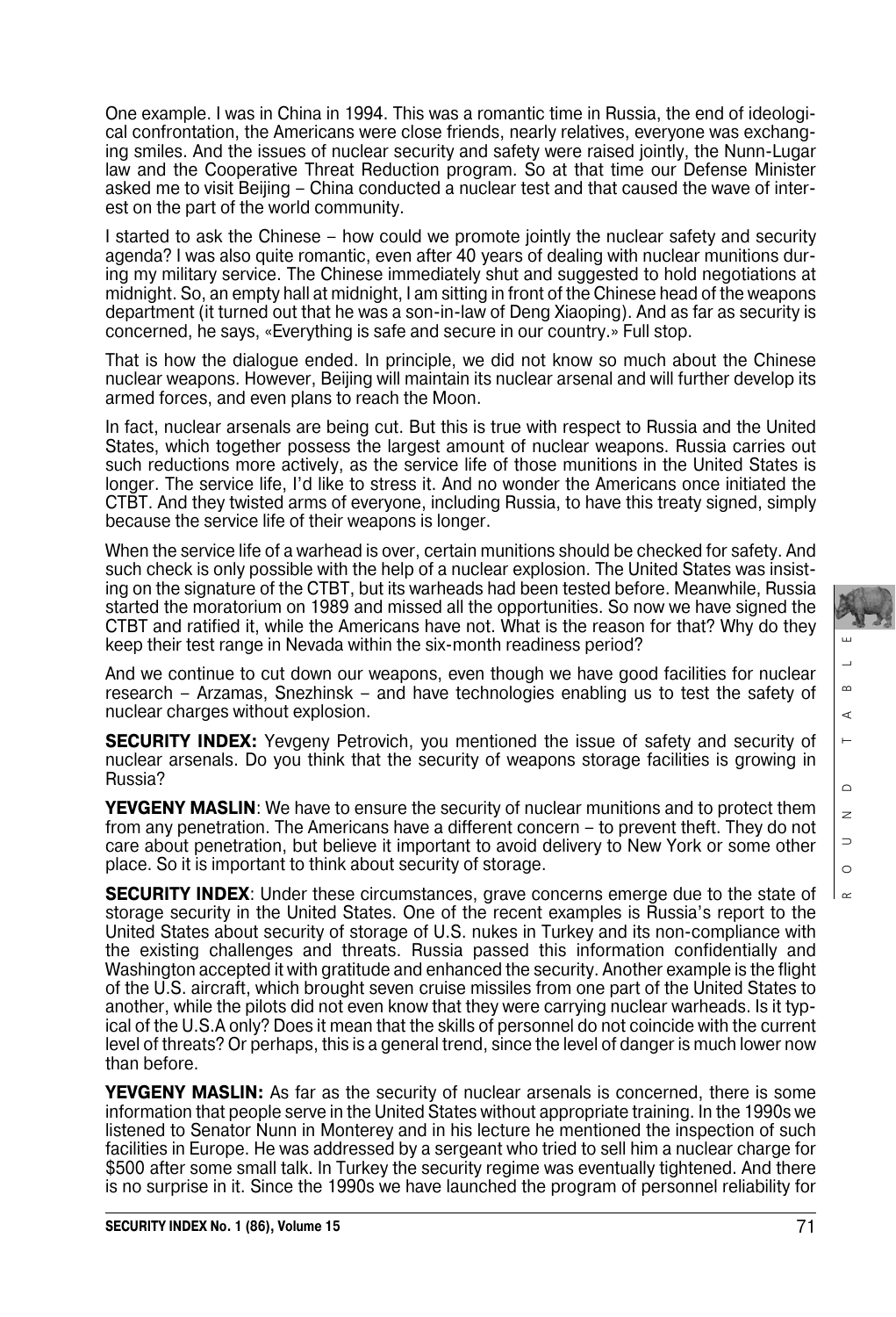those people, who work with nuclear weapons. This was a serious program and thanks to the United States, which allocated money. We acquired polygraphs in the 1990s for the 12th Main Directorate of the MOD, even though it was not obligatory by the law. And people are also test ed on drug addiction with the help of this program. The United States also tries to incorporate this practice.

Security depends on the number of warheads and their deployment. I used to be a key sup porter of the idea of non-connection of a nuclear warhead and a missile. And depending on the situation, on the pace of conflict, the ammunition could be taken closer to the delivery vehicle, etc. But we and the United States still have warheads mounted on ICBMs and SLBMs. Everyone convinces the other that there are allegedly no flight missions (especially this was typical of President Yeltsin), no targets, but the nuclear danger does not disappear.

Russia, as a matter of fact, has the most exact compliance with all nuclear safety and security requirements. There are other examples as well. Look at Germany – there is a base of nuclear bombs belonging to the United States in Bochum. A U.S. inspection was there and concluded that the maintenance of warheads did not comply with norms of nuclear safety and security. I have been reiterating to the Americans, «If a plane falls down on this nuclear storage facility, or terrorists attack it – how will you dare to look at the eyes of your European partners then?»

**ALEXANDER SAVELIEV**: I have a comment to Yevgeny Petrovich. We securely store nuclear munitions. The United States does the same. What for? Is it the time to raise the issue of their elimination? The parties point at each other, but nobody speaks about the stored weapons. The Americans have 400 or 600 warheads in Europe, we have thousands of them, according to unofficial data. Maybe we should start dealing with those weapons, make another step for ward? Or is there a scenario to return them to the armed forces?

**YEVGENY MASLIN:** There is no such scenario. How many of them do we have? I don't know, but we had dozens of thousands. What does it mean to dispose of nuclear munitions? This is an amazing process. First of all, nuclear material should be stored. None could imagine when they were produced that there would be time to dismantle them. And when we withdrew all those weapons from former Soviet republics, we actually violated all principles of nuclear safe ty and security. The containers were put on each other in the storage facility – this is strictly prohibited. Our plants could not cope with this amount. Dismantlement and disposal of nuclear munitions is a complex and labor-intensive process, it requires many support activities, so we cannot do it quickly.

Secondly, we are fulfilling our commitments, even though none could believe it – this relates to the signed and non-verified agreement on tactical weapons. It has been implemented, I guarantee this, and we have done even more than agreed. This is a natural process – a few years pass and the weapons should be disposed of, nothing can be done with this. Service life of a missile can be extended, but with nuclear charges such approach is ineffective, it is extreme ly dangerous. So this is the natural movement to *nuclear zero* – we manufacture very small quantities of new munitions.

**ROLAND TIMERBAEV (PIR CENTER)**: I worry about the very tone of our discussion. In our thoughts we should proceed from the assumption that nuclear weapons will come to an end, perhaps, sooner than in 25 years and should get ready for this.

Naturally a certain number of nuclear warheads should be preserved and stored in some international center under international protection, if a comet falls down on the Earth.

**SECURITY INDEX:** Today we discuss the Nunn, Schultz, Perry and Kissinger initiative. Everyone regards this as a political initiative that will help to intensify the nuclear weapons reductions. In your opinion, will this initiative facilitate the Russia-U.S. negotiations? Is it pos sible to engage France, Great Britain and China and restore the interest in further nuclear dis armament? Or does this initiative simply reflect the current interests of certain groups?

**ALEXANDER SAVELIEV**: I am skeptical about the *nuclear zero* initiative. I even think that this proposal would rather harm than help. If they contacted retired politicians in Russia and agreed with them (e.g. with Yevgeny Velikhov, who is not a politician, but an influential person), then one could hope that such initiative would get a feedback. Now it is not serious to speak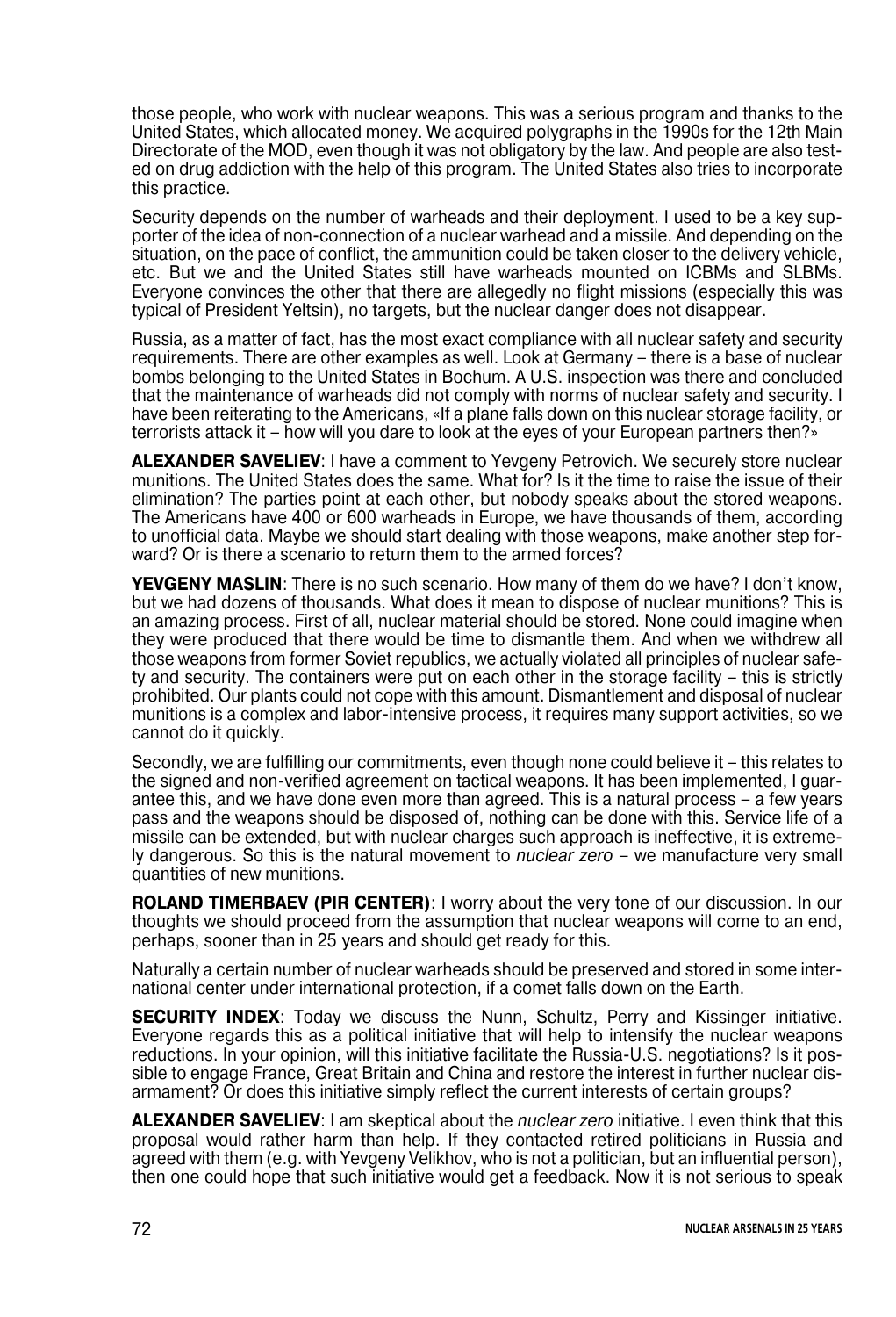about any response. After the initiative the Americans came here to probe the grounds – and nearly everywhere got a negative response.

**ROLAND TIMERBAEV**: Why should we proceed with the disarmament? We have the issue of nonproliferation which is not resolved. The treaty has flaws. For instance, I am concerned about Japan, which can launch the nuclear program any moment. Brazil is a matter of concern as well. It has enrichment capacity and none protests against this, while Iran, which does not have indigenous capabilities and is at the beginning of the process, falls under sanctions all the time. So we can think about nuclear-free world, but should not forget about security.

**YEVGENY MASLIN**: Obviously we should strive for *zero* – the time demands for that! And this should be done by active politicians, not pensioners. Look – after retirement everyone starts saying that all that he has done in the future was bad. All those Schultzes, Kissingers, myself – we all say how good it would be to live without nuclear weapons. Hence, even though it is not probable, we should speak about it and should strive for it.

How many warheads do we need? This was a headache for scientists. We have always been developing nuclear weapons in response to something. From the point of the military, it is clear that 30,000 warheads mean no winners. To my mind, 500 warheads would be enough.

On the other hand, people are against this, e.g. in Arzamas. If we move to *zero*, we should stop production. And there are many other factors. The ideology of the General Staff is that nuclear weapons should stay until we catch up with the leaders in conventional weapons. So this is psychology. Nuclear weapons are allegedly responsible for preventing a war. You can often hear – the Americans bombed Yugoslavia. But if Yugoslavia had had nuclear weapons, it would not have been bombed. The Russian population, at least 70 percent, which is far from politics names the United States as a principal enemy. And if we tell these people – we eliminate nuclear weapons – what will happen?

**SECURITY INDEX**: Don't you think that there is a huge ideological pressure on Russia to force it to move towards *nuclear zero*? Since 1968 each state drifts to *zero*, but the finish line is far away. Maybe this goal should be abandoned?

**ALEXANDER SAVELIEV**: I see nothing bad about this – let this goal exist. One should not look as a savage in the world politics. Even the Nunn-Lugar initiative was useful in the past – the Americans helped us to eliminate the weapons, which were not weapons. If a submarine stays without missiles, and the only problem is its leaking reactor, it is not a weapon. And the United States provided us with money for elimination. A normal independent state should not reach such critical stage when we cannot dismantle the things that we have created.

**SECURITY INDEX**: You have touched upon the Nunn-Lugar program devoted to cooperative threat reduction. It is also known that it was aimed at newly independent states to encourage them to abandon nuclear weapons and nuclear programs, including Russia. Is this program still effective?

**YEVGENY MASLIN**: The Cooperative Threat Reduction program is still working. The Americans continue to help Russia, even though the amount of assistance is different. We dis mantle nuclear submarines and there are not so many of them left. The United States also eliminates silos – these activities come to an end; and the dismantlement of railway missile systems has been completed. But the Americans practice selective approach – they help to eliminate those systems which pose a threat to them. For instance, nuclear submarines with cruise missiles – they do not assist in their disposal, while those armed with ballistic missiles are being eliminated. And one of the elements of this program is to enhance the safety and security of nuclear arsenal – in the Strategic Missile Forces (Washington does not want the ter rorists to get access to the nukes) and in the 12th Main Directorate. This is not only the matter of security, I can also notice some sort of desire to control the nuclear reserves of Russia. But we do not abandon this program so far.

**SECURITY INDEX**: And are the Americans get selective access?

**YEVGENY MASLIN:** There is an intergovernmental agreement. Once I was a strong opponent of granting the United States access to our facilities. But they were stipulating their aid with the ROUND TABLE

 $\cap$  $\overline{z}$  $\Rightarrow$  $\circ$  $\sim$ 

 $\infty$  $\prec$